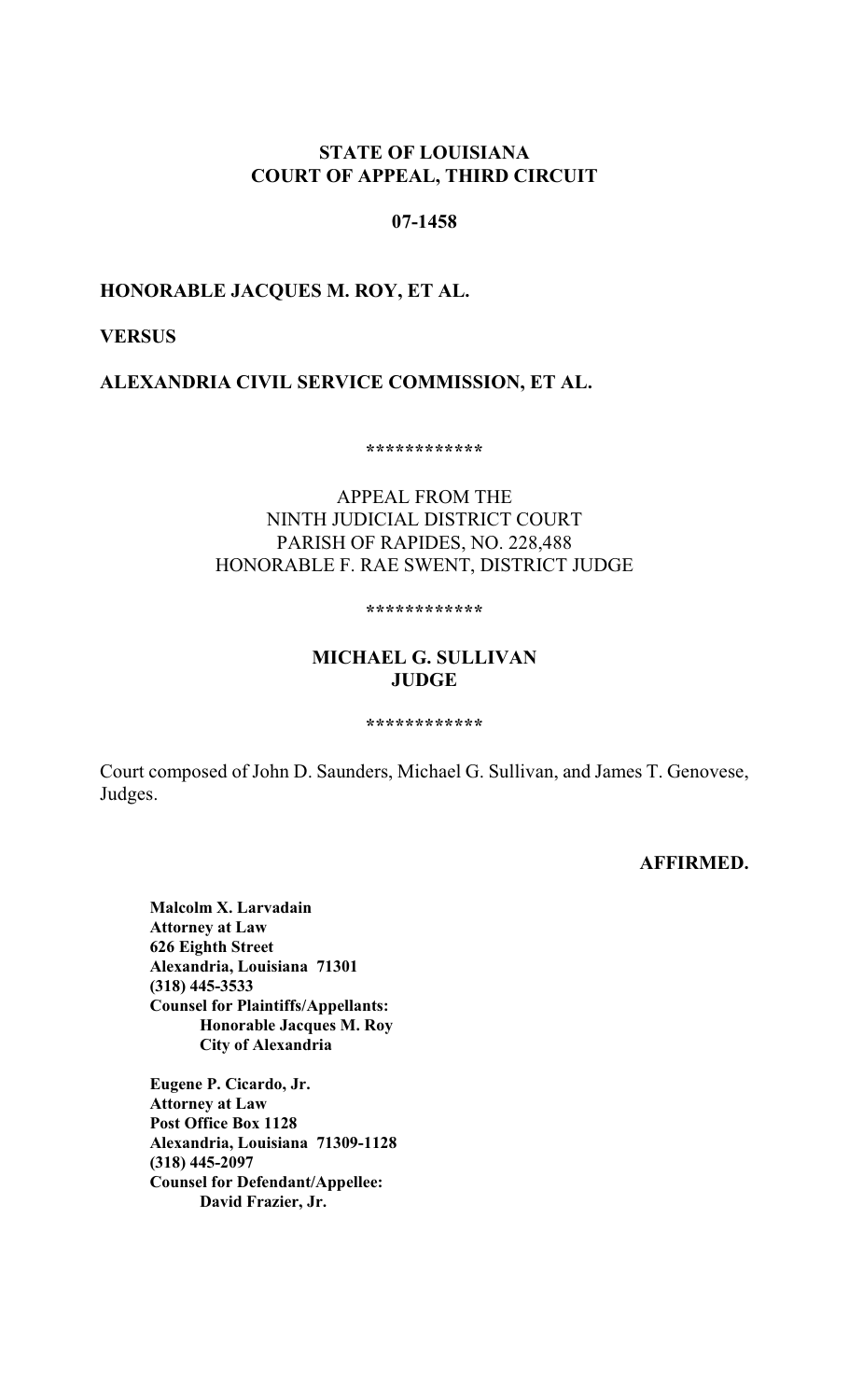**Howard N. Nugent, Jr. Nugent Law Firm Post Office Box 1309 Alexandria, Louisiana 71309-1309 (318) 445-3696 Counsel for Defendant/Appellee: Alexandria Civil Service Commission**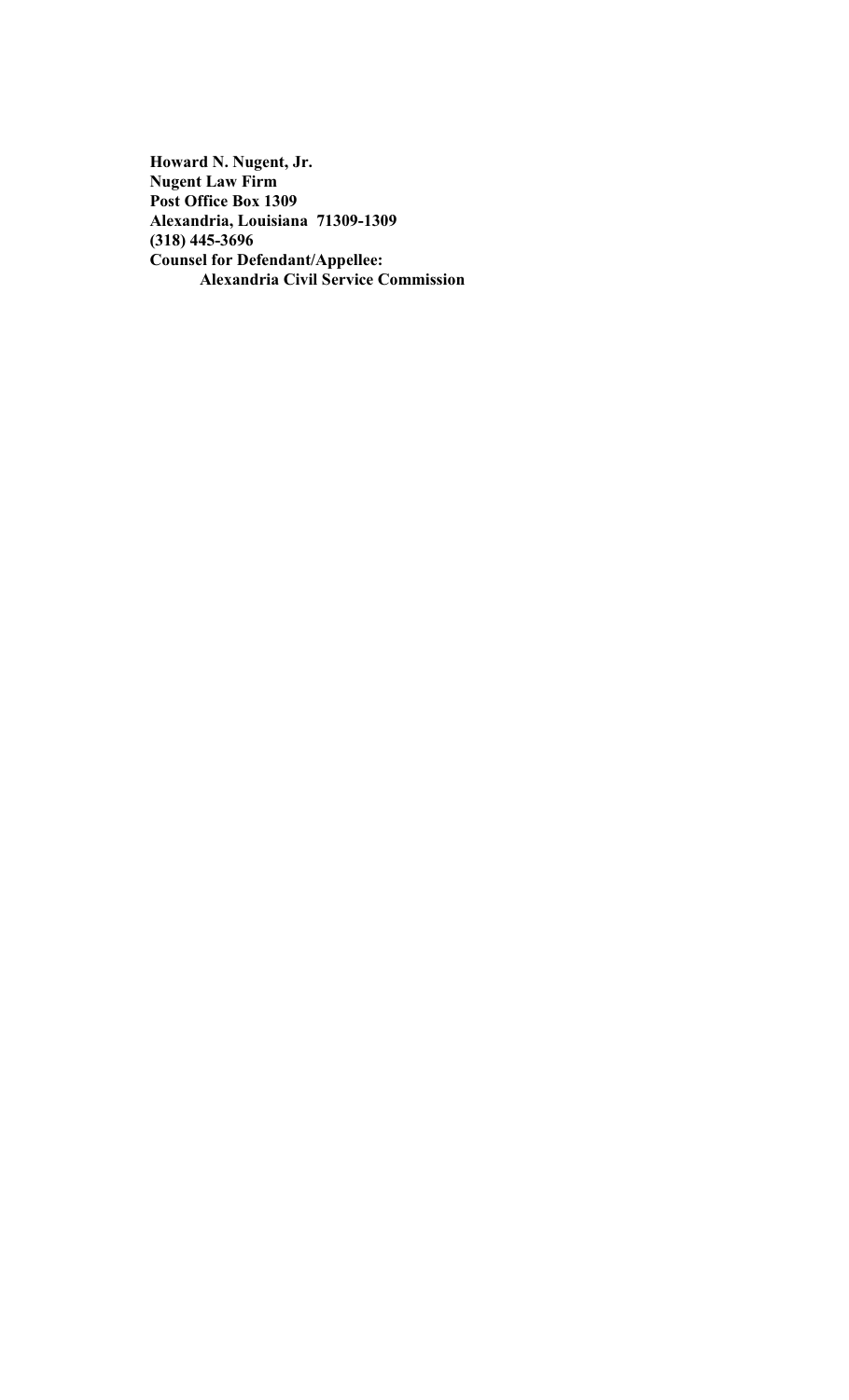#### **SULLIVAN, Judge.**

The Honorable Jacques M. Roy, in his capacity as Mayor and Appointing Authority for the City of Alexandria, and the City of Alexandria (collectively referred to as "the City"), appeal a judgment of the trial court affirming the decision of the Alexandria Civil Service Commission ("the Commission") to reverse the City's termination of David Frazier, Jr., and reinstating him to his former position with full back pay and \$2,000.00 in attorney fees.

Mr. Frazier answers, seeking damages and costs for frivolous appeal.

For the following reasons, we affirm.

#### **ISSUE**

There is no real dispute concerning the salient facts in this matter. Accordingly, resolution of this appeal depends on the answer to a purely legal question: May an appointing authority terminate an employee who is a member of the classified civil service based upon its belief that it risks exposure to potential future liability because of the employee's alleged propensity for violence?

### **FACTS AND PROCEDURAL HISTORY**

Mr. Frazier began working for the City as an Operator II in the Street Department in 1994. He received several promotions during his tenure with the City, and, at the time relevant to this appeal, he was the Supervisor of the Street Department.

Mr. Frazier's daughter, Kytara, was a freshman at Peabody Magnet High School in Alexandria, where she played on the girls' basketball team. On February 26, 2007, the team traveled by bus to Hammond, Louisiana, for a playoff game. Prior to tip-off, Kytara got into an argument with the team's assistant coach, Brandy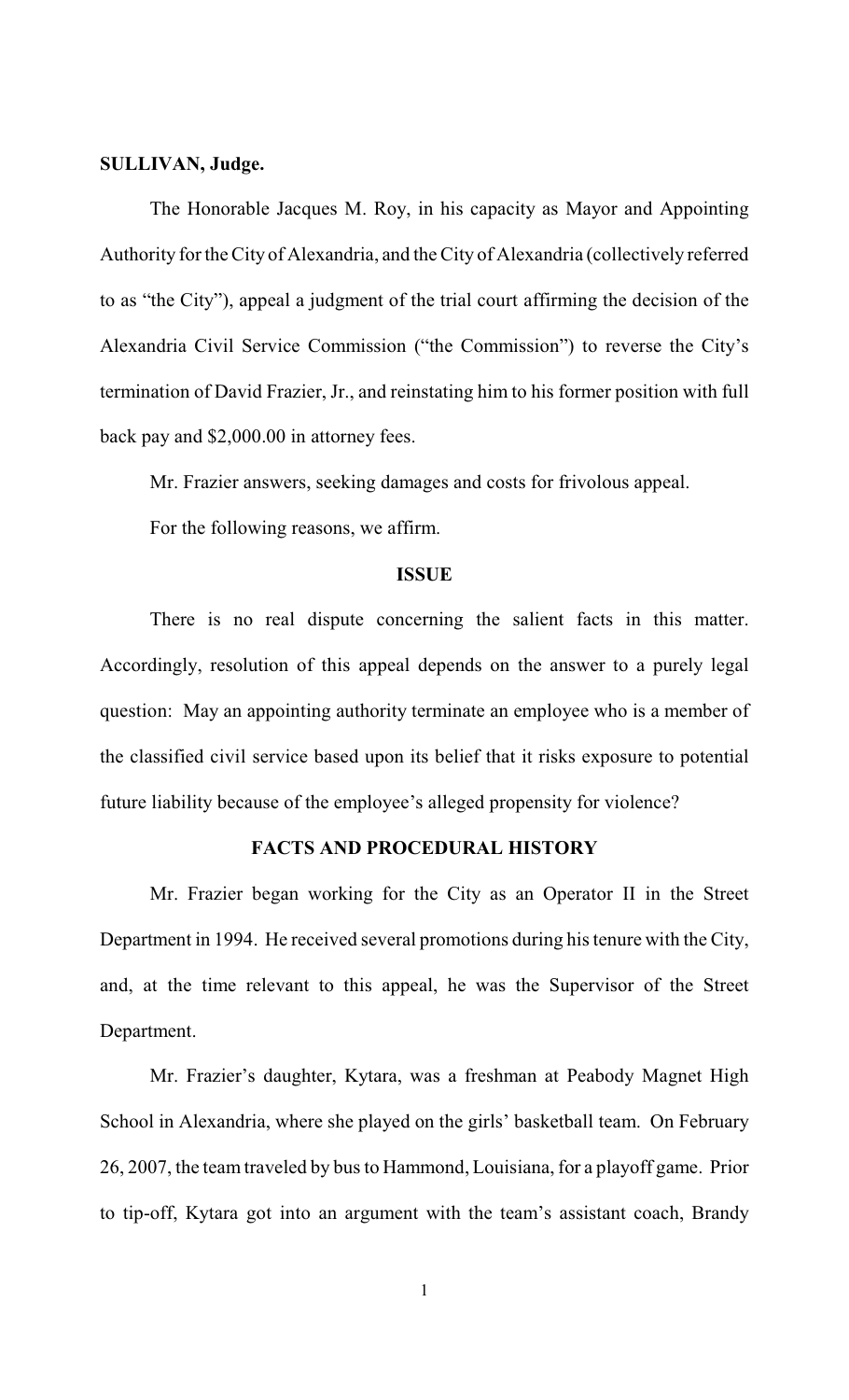Kenney.<sup>1</sup> As a result, Head Coach Michael Burkes<sup>2</sup> did not allow Kytara to play in the game.

According to Mr. Frazier, several parents of other team members called him fromthe game concerned about Kytara because she was not participating in the game, and she appeared to be upset. Mr. Frazier called Coach Burkes on his cell phone in an effort to determine what was the matter with Kytara, but he was unable to reach him. Mr. Frazier met the bus when it returned to the school at approximately 1:30 a.m. Coach Burkes was confronted by Mr. Frazier when he exited the bus. According to Mr. Frazier, he asked Coach Burkes, "What is the problem now?"; Coach Burkes replied, "I don't owe you no [sic] explanation at all." According to Coach Burkes, as he exited the bus, Mr. Frazier exclaimed, "You mother f crs took my daughter way down to Hammond to embarrass her!" Mr. Frazier then punched Coach Burkes on his left cheek, causing him to fall to his knees.

Ms. Kenney was exiting the bus as the altercation took place. According to her testimony, Mr. Frazier then approached the bus asking, "Where is that white dyke bitch because she's next." Mr. Frazier denied calling Ms. Kenney a derogatory name, but he admitted saying that she would be next to be hit if she came near him. Ms. Kenney retreated to the safety of the bus because she was afraid of Mr. Frazier. Mr. Frazier and his daughter went home shortly thereafter.

On April 5, 2007, Mr. Frazier received correspondence from City Attorney Charles Johnson informing him that a Pre-Termination Hearing had been scheduled

<sup>&</sup>lt;sup>1</sup>Ms. Kenney's surname is sometimes spelled Kenny in the record. For purposes of this opinion, we will refer to her as Ms. Kenney, the spelling found in the transcript of the Commission hearing.

<sup>&</sup>lt;sup>2</sup>Coach Burkes' surname is sometimes spelled Burks in the record. For purposes of this opinion, we will refer to him as Coach Burkes, the spelling found in the transcript of the Commission hearing.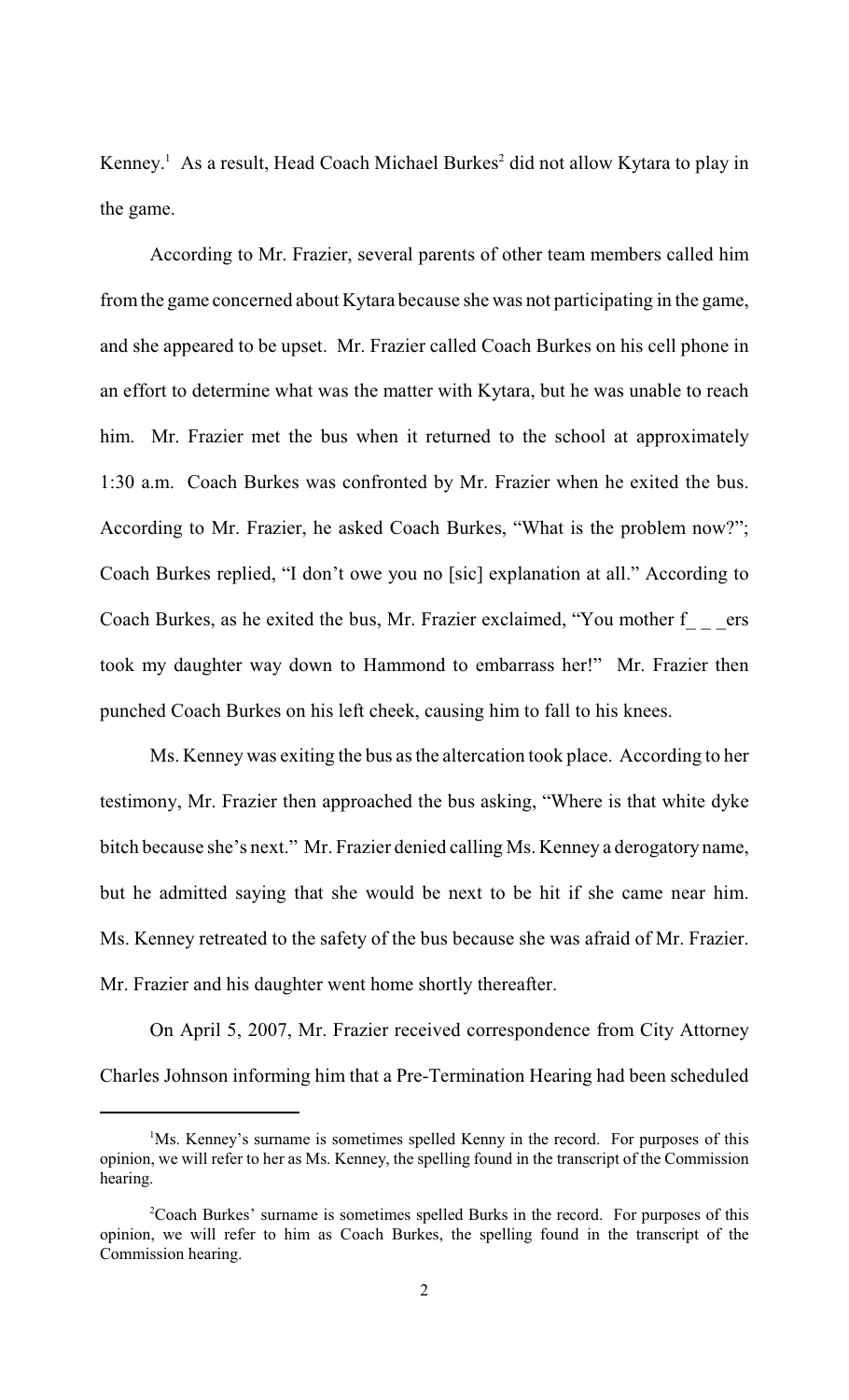to discuss the two February 27, 2007 incidents wherein he had allegedly committed a battery and a simple assault. The letter stated that the incidents were in violation of Alexandria Civil Service Rule XII, Section 1, because the alleged acts were to the prejudice of the service. Following the April 13, 2007 hearing, Mr. Frazier was informed that his employment with the City would be terminated effective immediately.

Mr. Frazier appealed his termination to the Alexandria Civil Service Commission. The appeal was heard by the Commission at its June 20, 2007 meeting. At the close of the hearing, the Commission ordered the City to reinstate Mr. Frazier to his former position with full back pay and all emoluments that he would have received but for the termination, along with \$2,000.00 in attorney fees.

The City filed a Petition for Judicial Review in the Ninth Judicial District Court, seeking to have the decision of the Commission reversed and the termination of Mr. Frazier reinstated. Following a hearing, the transcript of the Commission hearing was admitted into evidence, and the matter was taken under advisement. Judgment was rendered on September 4, 2007, affirming the Commission's decision and casting the City with court costs.

The City now appeals to this court, asserting in its sole assignment of error that it was clearly wrong for the Alexandria Civil Service Commission to reverse Mr. Frazier's termination.

#### **LAW**

Article 10, Section 8(A) of the Louisiana Constitution, governing disciplinary actions as to classified civil servants, provides that "[n]o person who has gained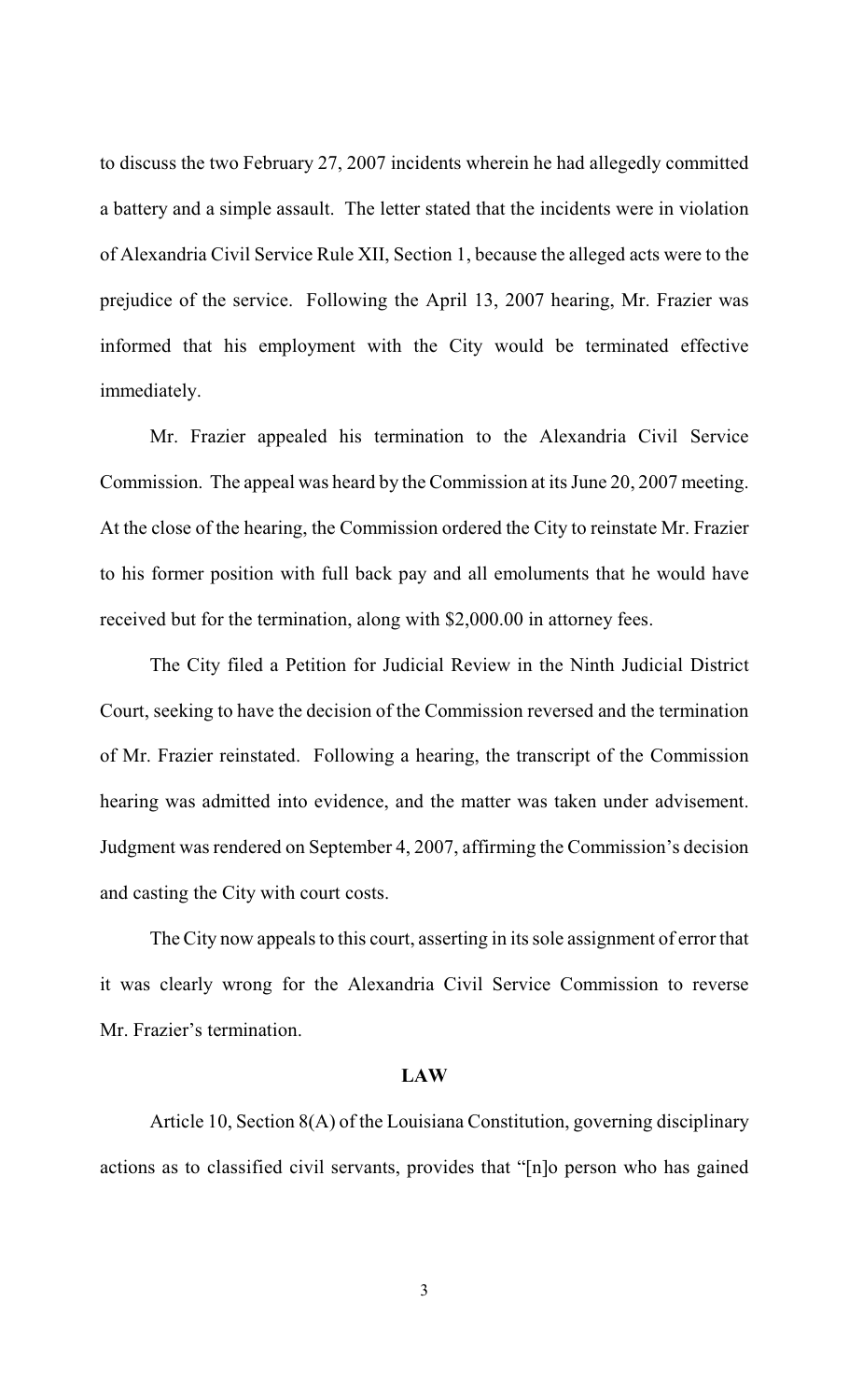permanent status in the classified state or city service shall be subjected to disciplinary action except for cause expressed in writing."

In *Newman v. Department of Fire*, 425 So.2d 753, 754 (La.1983) (citations omitted), the Louisiana Supreme Court stated:

The appropriate standard of appellate review of actions by the Civil Service Commission is to determine whether the conclusion reached by the Commission was arbitrary or capricious. Disciplinary action against a civil service employee will be deemed arbitrary and capricious unless there is a real and substantial relationship between the improper conduct and the "efficient operation" of the public service. The appointing authority . . . must demonstrate, by a preponderance of the evidence, that the conduct did in fact impair the efficiency and orderly operation of the public service. As in other civil matters, deference should be given on appellate review to the factual conclusions of the Commission.

### **THE CITY'S APPEAL**

The City contends that no rational basis exists for the Commission's decision to overturn Mr. Frazier's termination because the Commission placed too much emphasis on the fact that Mr. Frazier's misdeeds occurred while he was off duty and without any City involvement. The City submits that the Commission should have focused on the nature of Mr. Frazier's actions and the potential legal jeopardy that the City faces having an employee such as Mr. Frazier on the payroll. "Given the triviality of a high school basketball game in the grand scheme of things," the City claims to have a legitimate fear that Mr. Frazier will "lose his cool" and batter or assault a co-worker or citizen during the course and scope of his employment. Moreover, the City submits that Louisiana courts have allowed appointing authorities to discipline employees for off-duty conduct.<sup>3</sup>

<sup>&</sup>lt;sup>3</sup> The City cites the following cases in support of this argument: *Leggett v. Nw. State Coll.*, 140 So.2d 5 (La.1962) (college night watchman responsible for counseling students who displayed improper conduct fired for operating a house of prostitution; commission determined that watchman's actions would be detrimental to his service at the college because position required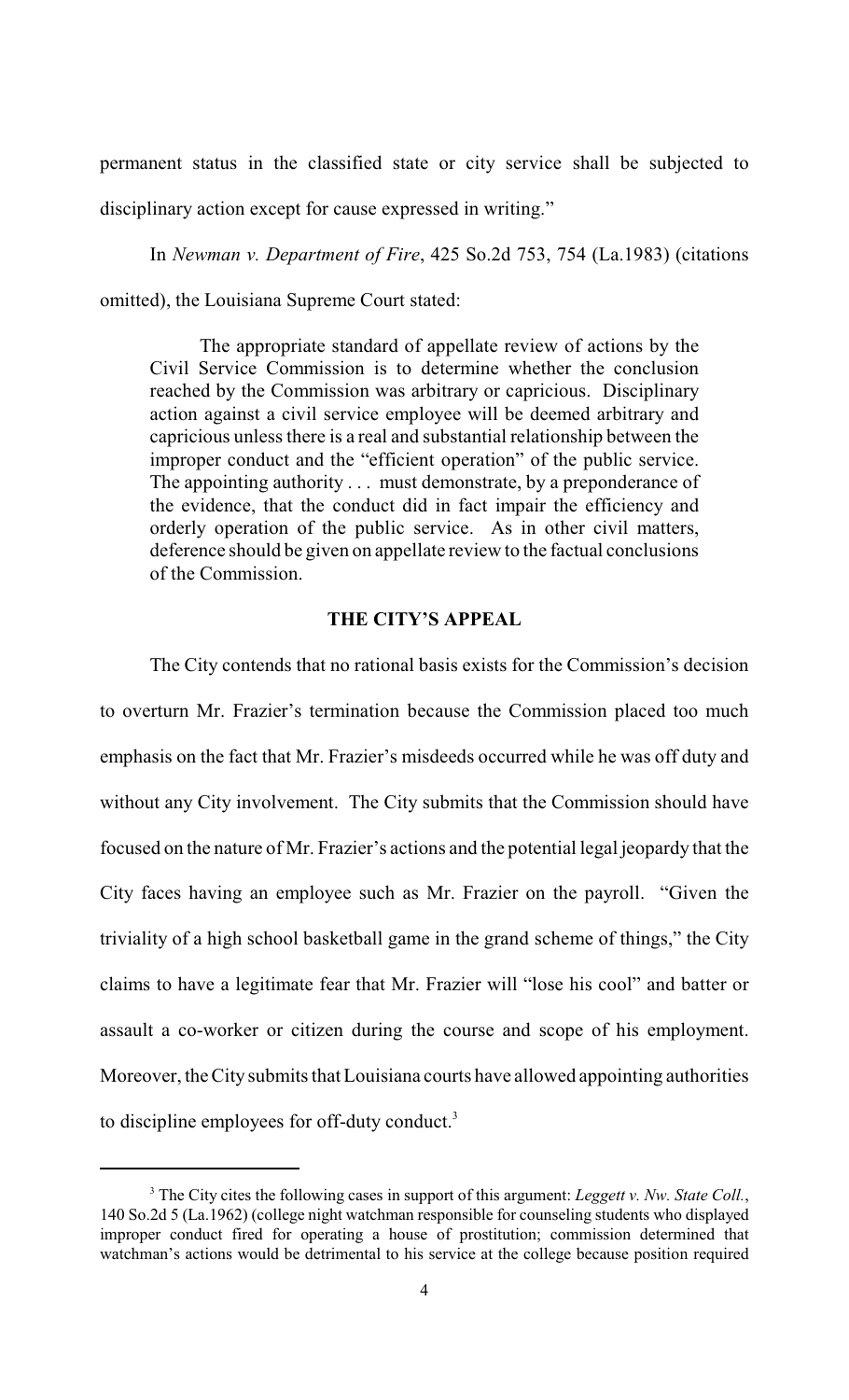Mr. Frazier does not dispute the occurrence of the events listed in his pretermination letter. In fact, at the hearing before the Commission, the City and Mr. Frazier entered into the following stipulation:

It is agreed that on February 27, 2007, at approximately 1:30 a.m., at Peabody High School after returning from a basketball game, while on private time, not at work and not in city equipment, and not in a city uniform, appellant, David Frazier, Jr. committed a battery upon Michael Burkes and verbally assaulted Coach Kenney.

What Mr. Frazier does contest, however, is the attempt by the City to punish him in advance of his committing an offense. Such speculation, he argues, cannot serve as the basis for his termination. Mr. Frazier submits that the evidence revealed that the incident was the unfortunate outcome of a private problem that occurred after numerous encounters between him and Coach Burkes concerning what Mr. Frazier interpreted as the Coach's mistreatment of Mr. Frazier's daughter. Mr. Frazier had previously sought the intervention of the school principal and his pastor in an attempt to resolve the animosity that Coach Burkes apparently felt toward his daughter. Thus, he submits that the incident in no way confirms the City's argument that he is hotheaded and a potential liability to the City. Finally, Mr. Frazier points out that the City's own witness, Teresa Allen, Mr. Frazier's immediate supervisor, testified that he was a very good worker who was respected by his crew and that there had not been any problems in the quality of his work either before or after the February 2007

students' respect); *McIntosh v. Monroe Mun. Fire and Police Civil Serv. Bd.*, 389 So.2d 410 (La.App. 2 Cir. 1980), *writ denied*, 395 So.2d 1363 (La.1981) (fireman required to be on call twentyfour hours a day fired after receiving two DWI convictions for off-duty behavior in twenty-eight month period; court found real and substantial relationship between rule prohibiting intoxication of off-duty, on-call fireman and public service offered by fire department); and *Powell v. Alexandria Mun. Fire and Police Civil Serv. Bd.*, 476 So.2d 1109 (La. App. 3 Cir.), *writ denied*, 479 So.2d 362 (La.1985) (police officer suspended after being involved in traffic accident after receiving order to back up the primary unit responding to disturbance; court found that officer's failing to insure that intersection was clear before proceeding through red light impaired efficient operation of department by preventing him from completing his assignment).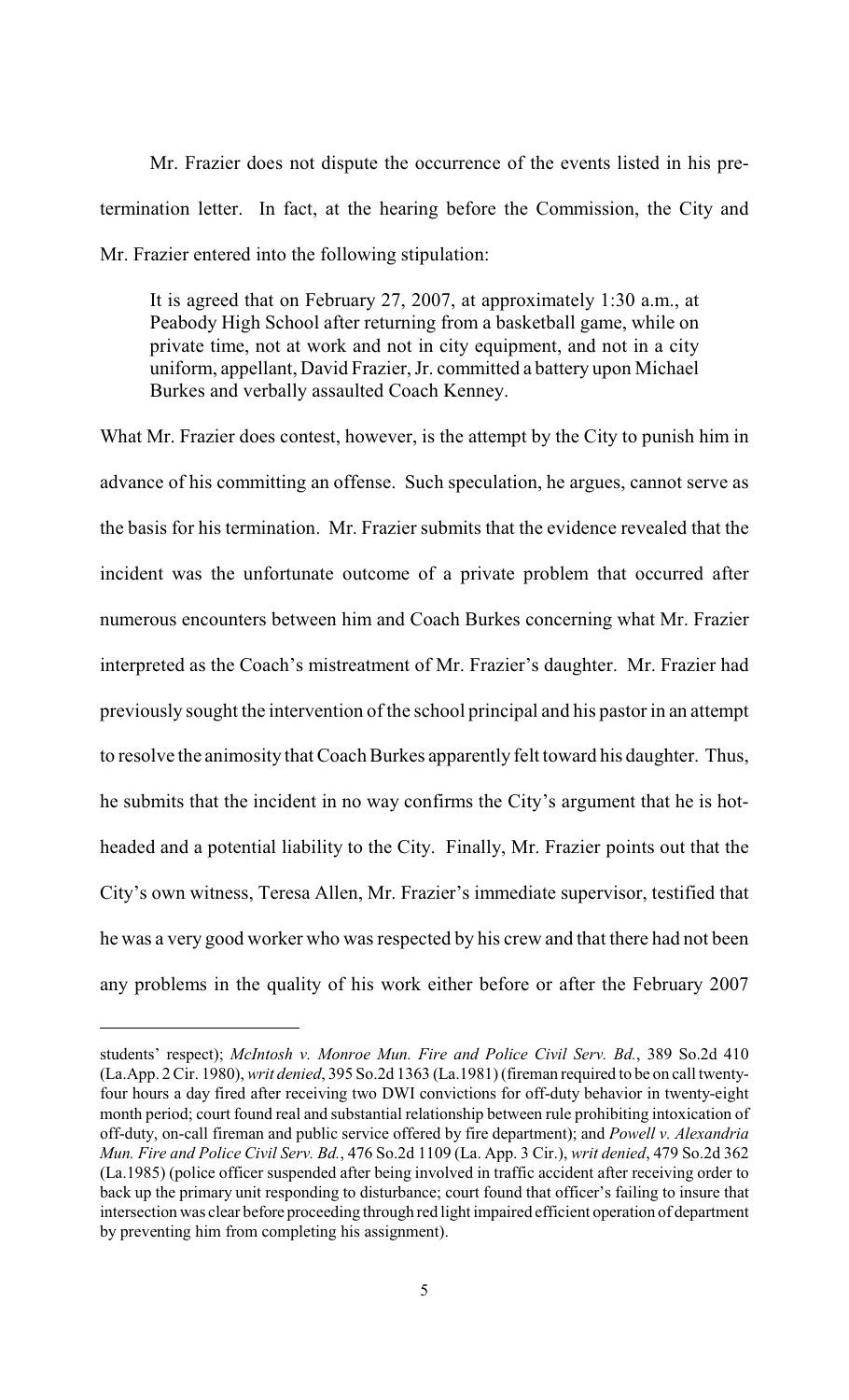incident. The deposition of City AttorneyCharles Johnson likewise revealed that the City was not aware of any change in Mr. Frazier's job performance after the incident.

The City, as the appointing authority, had the initial burden of proving to the Commission that Mr. Frazier's actions impaired the efficiency of the public service. It did not do so. In fact, the evidence offered by the City confirmed that Mr. Frazier's off-duty conduct had absolutely no effect on his ability to perform his duties as the Supervisor of the Street Department. The City did not have legal cause to discipline Mr. Frazier, and the Commission was not arbitrary or capricious in reversing his termination. An appointing authority may not discipline an employee who is a member of the classified civil service based upon its fear of exposure to potential future liability because of the employee's alleged propensity for violence.

### **MR. FRAZIER'S ANSWER TO APPEAL**

Louisiana Code of Civil Procedure Article  $2164<sup>4</sup>$  provides the authority for an appellate court to award damages for a frivolous appeal.

The Louisiana Supreme Court has instructed appellate courts to award damages for frivolous appeal only when an appeal is taken for purposes of delay or when appellate counsel is not sincere in the belief of the view he or she advances on appeal. *Middleton v. City of Natchitoches*, 06-1531 (La.App. 3 Cir. 4/4/07), 954 So.2d 356. Damages will not be awarded where the slightest justification is found for taking the appeal and even where the appellant does not prevail. *Id*.

<sup>&</sup>lt;sup>4</sup>Louisiana Code of Civil Procedure Article 2164, entitled "Scope of appeal and action to be taken; costs," provides as follows:

The appellate court shall render any judgment which is just, legal, and proper upon the record on appeal. The court may award damages for frivolous appeal; and may tax the costs of the lower or appellate court, or any part thereof, against any party to the suit, as in its judgment may be considered equitable.